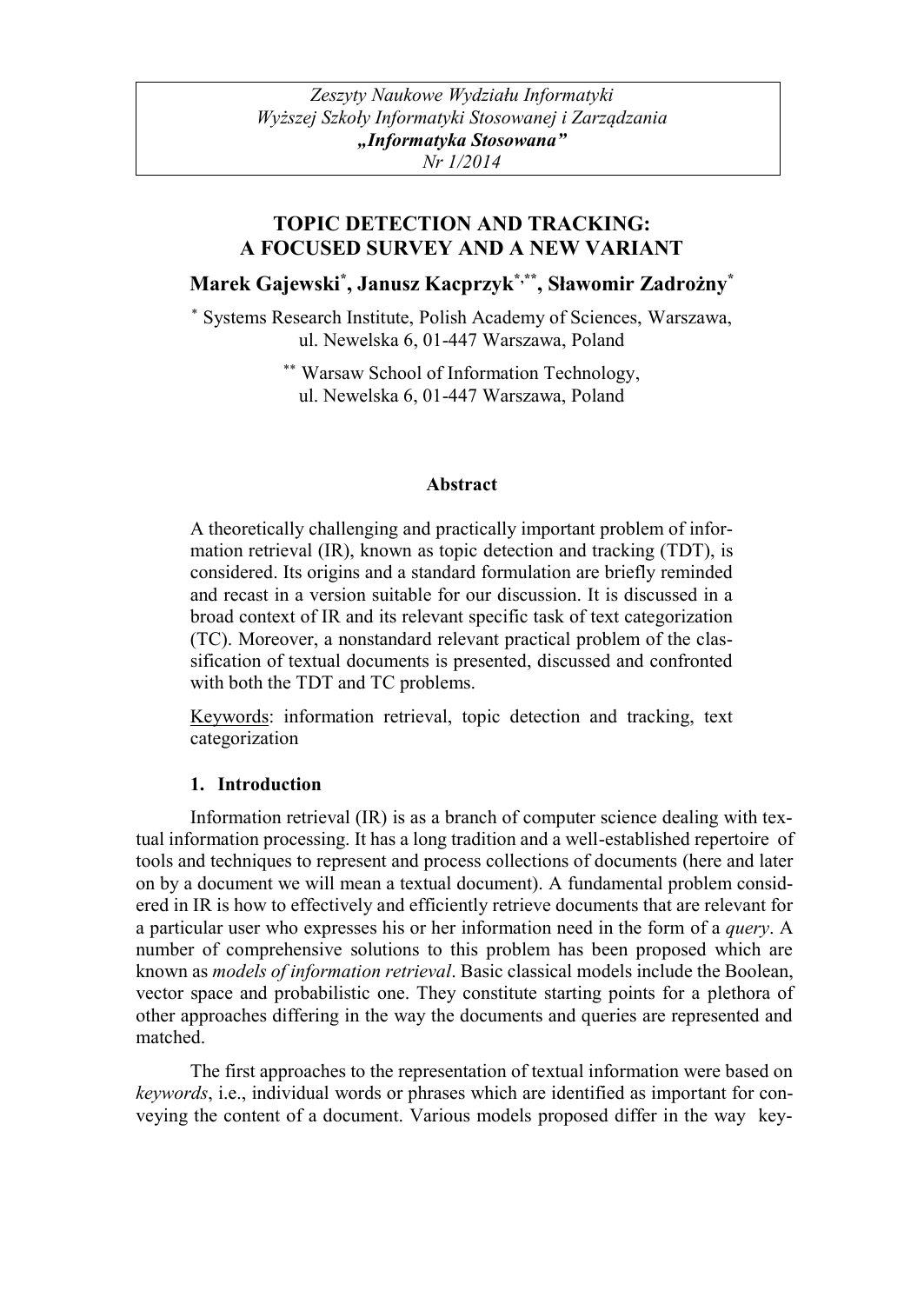words are extracted from documents and how they are combined to represent a document in the process called *indexing*. This basic form of a document representation proved to be effective and efficient, and also relatively easy to implement, and has been widely used in many information systems for years.

However, some weaknesses of such a keyword based representation have been quickly recognized. The most important is the difference between the vocabularies used by the authors of various documents and the vocabularies of the users searching for the documents. Thus, for example, the use of synonyms may cause very similar documents look very different when the keywords extracted from them are compared literally. The same, of course, applies to queries. In fact, in case of queries the problem is even more evident. A collection of documents may be indexed in a consistent way by a group of experts or automatically. However, a query is often formed by a casual user who may be not aware of the vocabulary used in the collection of queried documents. Another problem are, e.g., homonyms which in a naïve keyword based approach may cause the retrieval of irrelevant documents due to an identical lexical form and a completely different meaning of two occurrences of a homonym as in a "bank [deposit]" versus a "[river] bank". There are many techniques which mitigate these types of problems like the use of *thesauri*, lexical databases listing synonyms and other semantically related keywords for a given keyword, or *word sense disambiguation* algorithms which help to identify the meaning of a homonym based on its occurrence context. However, more sophisticated text representation methods seems to be a more effective solution to the mentioned problems.

These advanced representations may be characterized in the simplest way as referring to the *concepts* alluded to in a document instead of just keywords. That is, they refer to the "real" semantics of a document, not just of a word. An automatic indexing of a collection of documents with the use of concepts is obviously more difficult than in the case of keywords. In an extreme case, it requires "understanding" the content of a document and then selecting proper concepts reflecting its meaning, i.e., mimicking the way a human indexer works.

However, other successful techniques have been elaborated which do not require such a deep semantical analysis of a document which is still beyond the capabilities of modern information processing systems. They are basically exploiting the statistics of the co-occurrence of keywords in a collection of documents. Such co-occurring groups of keywords are then treated as representing some higher level concepts. These concepts may be of a different nature: completely opaque as, e.g., in case of the Latent Semantic Indexing (LSI) (Letsche and Berry, 1997) or explicitly referring to the underlying keywords as, e.g., in case of the Latent Dirichlet Analysis (LDA) (Blei, 2003) where concepts (known therein as *topics*) are probability distributions over the space of keywords.

Having at hand a representation of documents, be it a simple, keyword-based, or a more sophisticated, e.g., referring to the concepts, many other tasks related to textual information processing may be dealt with. Among them, a prominent role is played by an automatic classification of documents to a set of predefined categories,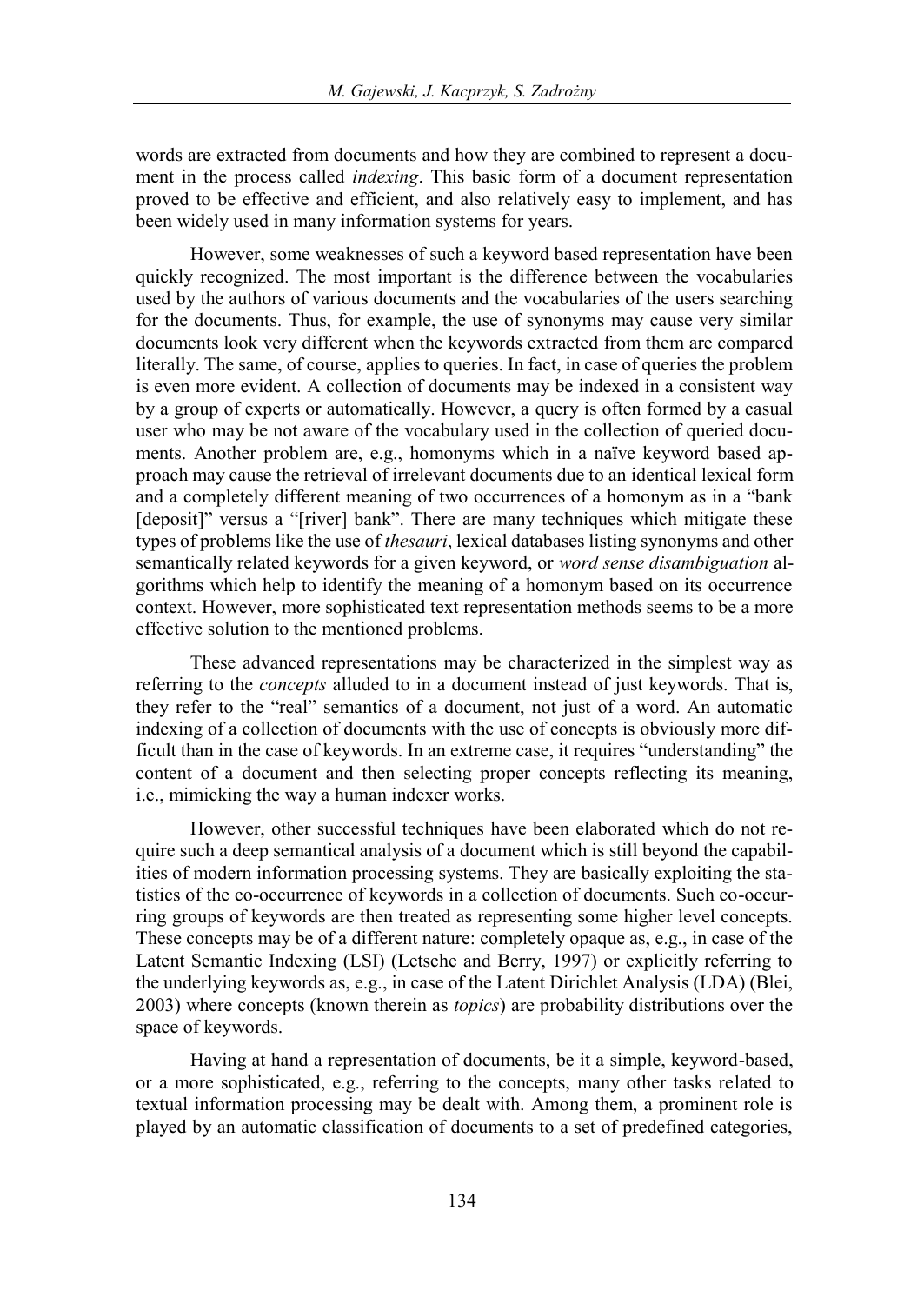usually referred to as *text categorization* (TC) (Sebastiani, 1999, 2002, 2005). The categories under consideration may be distinguished in many different ways and due to that many practical problems may be cast in the context of text categorization. In this paper we discuss one of such practical problems, namely the *topic detection and tracking* (TDT) (Allan, 2002), and another related problem which we have recently defined (Zadrożny et al., 2013). We will mention their specifics, importance, and challenges related with their formulation, analysis and practical use.

The paper is organized as follows. In the next section we briefly recall the basics of the problem of text categorization (TC). In Section 3, the topic detection and tracking (TDT) problem is discussed. The main approaches proposed in the literature to solve the TDT problem are also briefly summarized. In Section 4, a recently defined problem of TC, namely of the classification of textual documents to sequences of documents is presented and its similarities and differences with respect to the TDT are discussed. We conclude the paper with some concluding remarks on the state of the art, challenges, the solution proposed, future research directions, etc.

#### **2. The text categorization problem**

The task of textual documents classification may be understood in two basic ways. First, it may be identified as a task of clustering, i.e., grouping documents in such a way that similar, in some sense depending on the considered application, documents fall into the same groups (clusters) and documents from different groups are not similar. This is a very important task, in particular when there are not known any classes which may be reasonably assigned to the documents. Thus, the goal is to discover such a grouping based on characteristic features of the collection of textual documents under consideration. Any of the unsupervised learning techniques may be applied, notably all clustering algorithms such as the hierarchical clustering, *k*-means or Kohonen's Self Organizing Maps (Everitt et al., 2010). In fact, clustering was among the first specific techniques used to deal with collections of documents (Salton, 1971). The initial application was meant primarily to preprocess a document collection so as to provide for a faster execution of queries. Recently, it has been frequently proposed to postprocess results of query execution so as to group returned documents and thus make the output of a query more comprehensible to the human user. Clustering also plays an important role as a tool to solve the TDT problem as it will be discussed later on.

Second, it may be assumed that there is given a set of classes and the task is to assign all documents to one or more of them. Often, these classes are referred to as *categories* and the whole process is called *text categorization* which is convenient as one can avoid a possible ambiguity in distinguishing this task with the previous one, of the clustering type. Both the clustering and categorization techniques may be employed together to solve practical problems such as the TDT problem which is considered in this paper.

The research on the text categorization problem has a long tradition. The problem may be illustrated with the task of assigning volumes in a library to genres such as, e.g., romance, detective story, thriller, guide, dictionary, etc. The grouping of books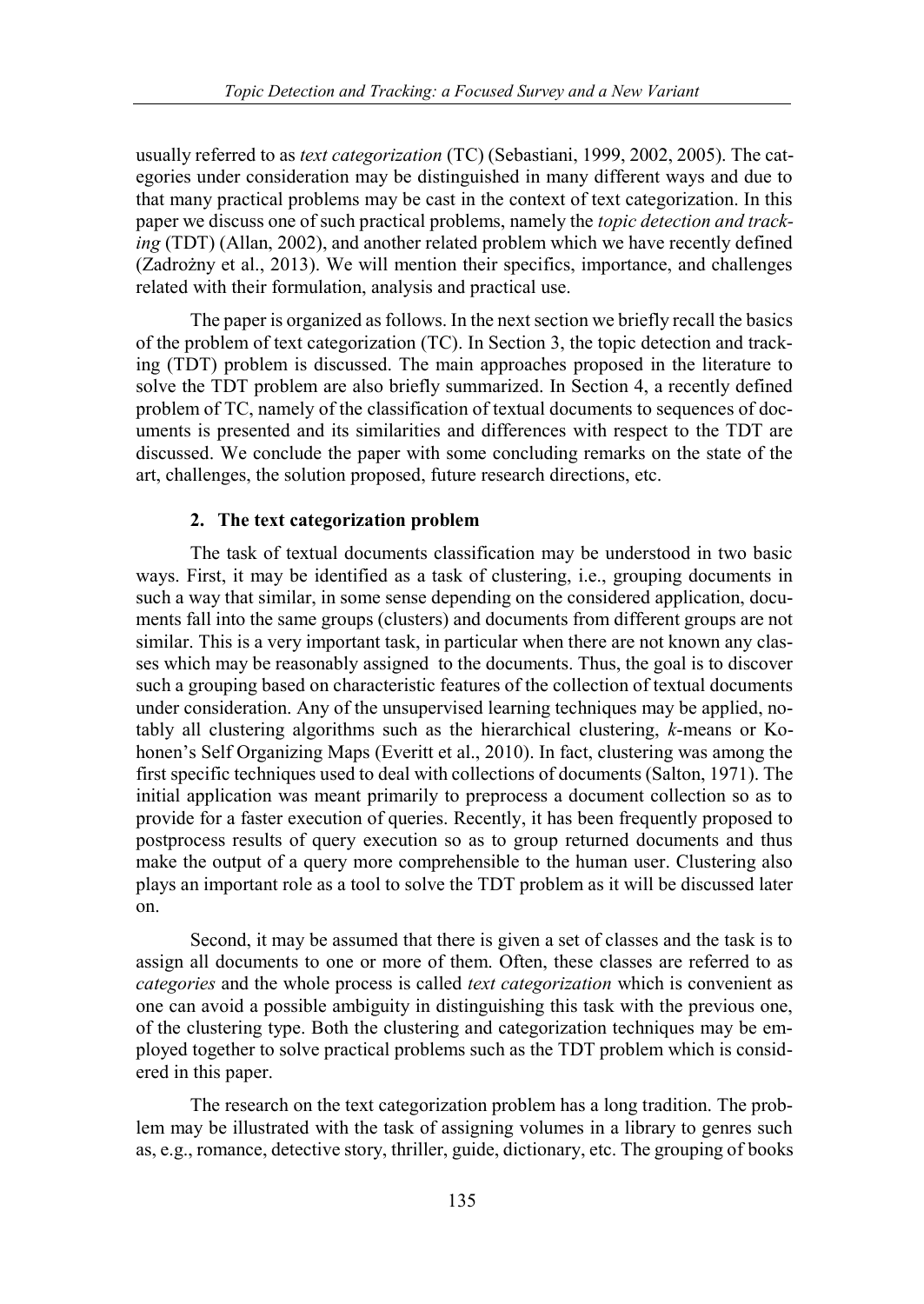according to the genres makes life of both a librarian and library customer easier as he or she may faster deliver or find a book of interest.

This example immediately shows two aspects of text categorization. Namely, the categories often form hierarchies, e.g., one can distinguish two top level categories such as "fiction" and "non-fiction". Both of them may be partitioned into subcategories which in turn may be further partitioned into susubcategories, and so on. Another aspect of this text categorization scenario is related to the character of categories. In the example under consideration, the categories are distinguished based on the thematic content of the books. Many other examples in this vein may be given: newswire stories may be grouped into categories such as politics, economy, sports, etc., web documents served by a site may be grouped based on their main topics, etc.

This is however just one possible interpretation of categories. Many different practical problems may be cast as a text categorization task and the understanding of the concept of a category may be different in their particular frameworks and settings. For example, classes of books may be identified with their authors, i.e., each class comprises books authored (or co-authored) by a given person. Then, the principle of categorization does not refer to the content of a book but rather to its metadata (the name of the author, in this case). Another example concerns the grouping of publications according to their type: a book, an article, a chapter in an edited volume, or a paper published in conference proceedings. We will come back later to the important issue of the very nature of a category.

Whatever the character of a category is, the following notation may be used to more formally analyze the problem of text categorization:

$$
- D = \{d_1, \dots, d_n\} \text{ is a set of documents,}
$$
 (1)

$$
C = \{c_1, \ldots, c_m\} \text{ is a set of categories of documents.} \tag{2}
$$

The process of text categorization may be executed in several ways. However, its basic form consists in a direct assignment of a category to a document by an expert involved in the process. Thus, such an assignment is based on the judgment of a human being as to the belongingness of a document to a category which is assumed to be possible to carry out, i.e., a function:

$$
A: D \to C \tag{3}
$$

is assumed to exist.

A special case of (3) of a particular practical importance is when *C* contains just two elements. A prominent example is here the task of documents filtering (Baeza-Yates and Ribeiro-Neto, 2011) where these two categories correspond to relevant/irrelevant or interesting/uninteresting pairs of notions.

On the other hand, a more general form of function *A* in (3) takes the form:

$$
A: D \to 2^C \tag{4}
$$

which assumes that a set of categories may be assigned to a document. Such a more general formulation of the problem is referred to as the *multilabel text categorization*.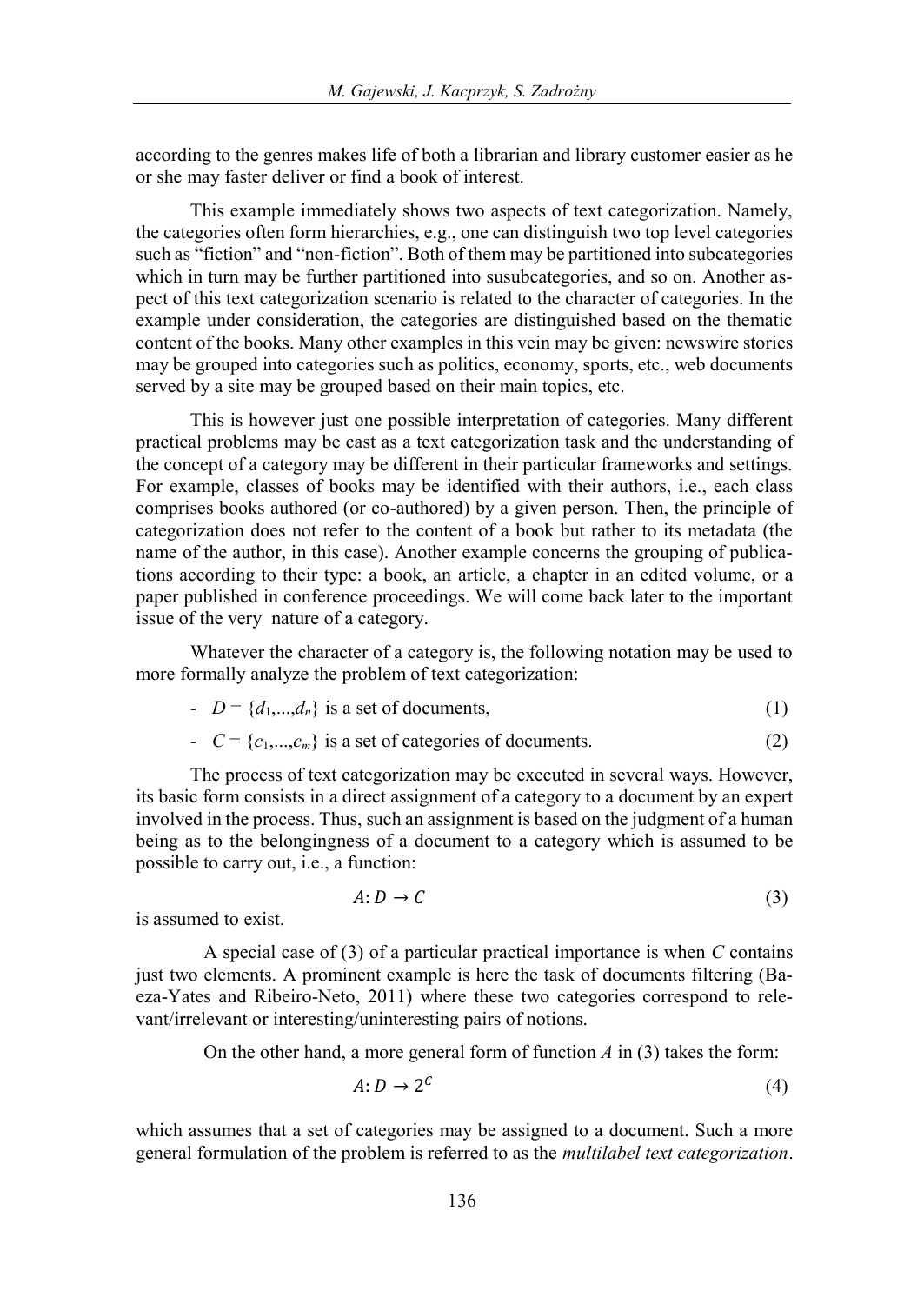Of course, if a constraint is imposed on *A* such that hat *A*(*d*) is a singleton set, then the original setting defined by  $(3)$  is recovered. It is worth noticing that  $(4)$  encompasses also the possibility that  $A(d) = \emptyset$ , i.e., a classifier represented by (4) is allowed not to assign any category to a document which is relevant for our further considerations of the TDT problem.

A solution to the text categorization problem depending on an expert making a classification decision for each document is however impractical in the case of a large volume of documents to be classified which is typical in the case of, e.g., the Internet resources.

Hence, some automated approaches have to be applied. Two types of such approaches may be conceived. Both consist in forming a broadly meant set of rules to classify/categorize documents and differ in how this set is arrived at. The first type belongs to the realm of *knowledge engineering* and assumes the rules are hand-crafted and form a basis of a kind of an expert system which is then used to automatically classify documents. An example of such an approach is the CONSTRUE/TIS system (Hayes and Weinstein, 1990) used in the past by the Reuters company to categorize newswire stories. Solutions of this type reduce the burden of "manual" categorization of documents. However, still a huge effort has to be put in the development and maintenance of such an expert system mentioned above.

The second type of approaches, belonging to the realm of *machine learning*, makes it possible to replace knowledge engineers with some automatic means to establish a classifier ("set of rules") based on a training dataset comprising documents with assigned categories. Thus, in this case one of the multitude of supervised learning algorithms may be employed such as the decision trees, support vector machines or artificial neural networks, to name just a few (Sebastiani, 2002; Yang and Liu, 1999). A caveat consists in the required availability of a usually quite large training dataset of a good quality. Anyway, this type of approaches is studied in the literature most extensively and is of our primary interest also in this paper.

An important aspect of the text categorization problem is the mode in which documents are to be categorized. Namely, the whole collection of documents to be classified may be available at once which makes it possible to exploit some statistics for the whole collection. Another mode boils down to the *on-line categorization* when documents are considered one-by-one and are immediately categorized individually.

An in-between mode is also sometimes considered where documents for classification are presented to the system in bulks (portions) of a fixed or changing size. This last mode, of course, covers the two previous ones when the size of bulk equals the size of the whole collection or 1, respectively.

The same modes may be considered in the context of the documents clustering. Then, the on-line mode is even more challenging as in the initial stage the system has to group documents possessing just information on a document which has just arrived and a few documents seen earlier.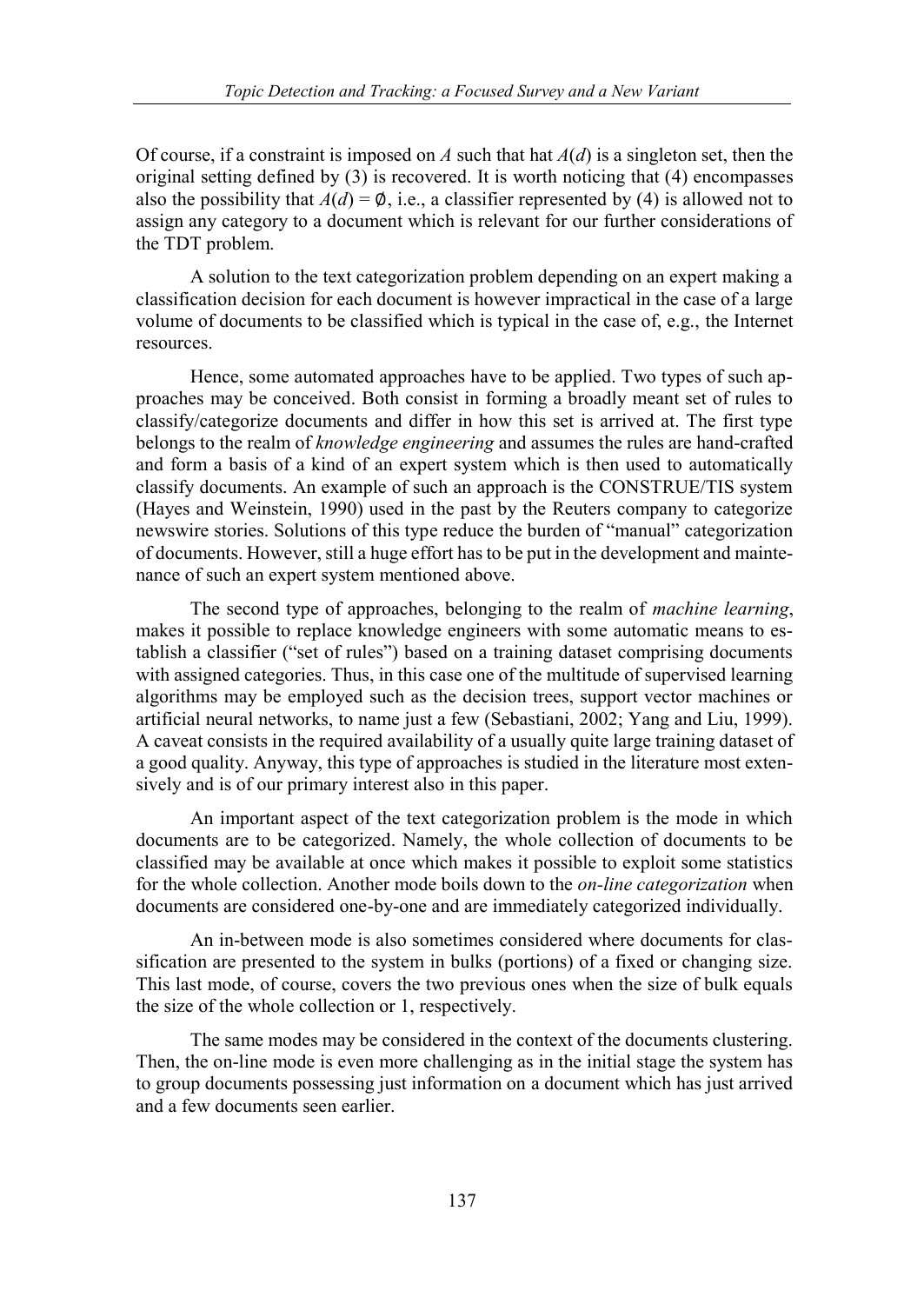#### **3. The topic detection and tracking problem**

#### 3.1 The origins and the definition of the problem

Topic Detection and Tracking (TDT) was a part of the DARPA Translingual Information Detection, Extraction, and Summarization (TIDES) program. It was also closely related to the initiative known as The Text REtrieval Conference (TREC). The data sets used in the TDT related contests and experiments are still available via the Linguistic Data Consortium (LDC). Research on the TDT started with a pilot study in 1997 (Allan et al., 1998) and was followed by regular workshops during the next seven years.

The problem of Topic Detection and Tracking (TDT) consists in classifying incoming newswire and broadcast *stories* (documents) into groups concerning the same *topics* (categories). The stories are assumed to be coming from different sources and there may be multiple stories referring to the same topic/event at the same moment of time or evolving over some time period. The main difference from the basic text categorization problem discussed in the previous section is that these topics are not known in advance. Thus, even if the process may start with some documents assigned to some predefined categories, it has to be assumed that documents belonging to yet unknown categories may appear on the input. Such documents have to be properly recognized and assigned to a new, established for them, category. As we will see, the TDT problem then calls for the application of a combination of a text document clustering and categorization techniques. Another distinguishing aspect of the TDT problem is the fact that the documents are assumed to be time stamped. This information may be employed in particular when documents on a given topic are expected to be produced at some point in time, i.e., there are much higher chances that a given document belongs to a recently established topic (category) than to the one which was detected a long time ago.

In the original version of the TDT problem (Allan et al., 1998) the topics were identified with *events*, such as a specific volcano eruption at some place in the world or particular parliamentary elections in a given country. Later on, a more elaborate terminology and understanding of particular notions of the TDT evolved. Still, there is no widely accepted unified terminology in use. The following basic concepts may be, however, distinguished:

- *a story* is a single document/newswire story conveying some information to the user; in general, a stream of stories on the input is assumed which are more or less explicitly separated one from another;
- *an event* is something what happens at a particular place and a particular time;
- *a topic* is an important event considered together with all related events.

In what follows we will be mostly concerned with the concepts of a story and of a topic, corresponding in the basic text categorization problem to a document and a category, respectively. Thus, we will denote the set of all stories as *D* and the set of all topics as *C*, preserving the notation adopted for the text categorization, cf., (1)-(2). However, it should be emphasized that the concept of the TDT topic is somehow more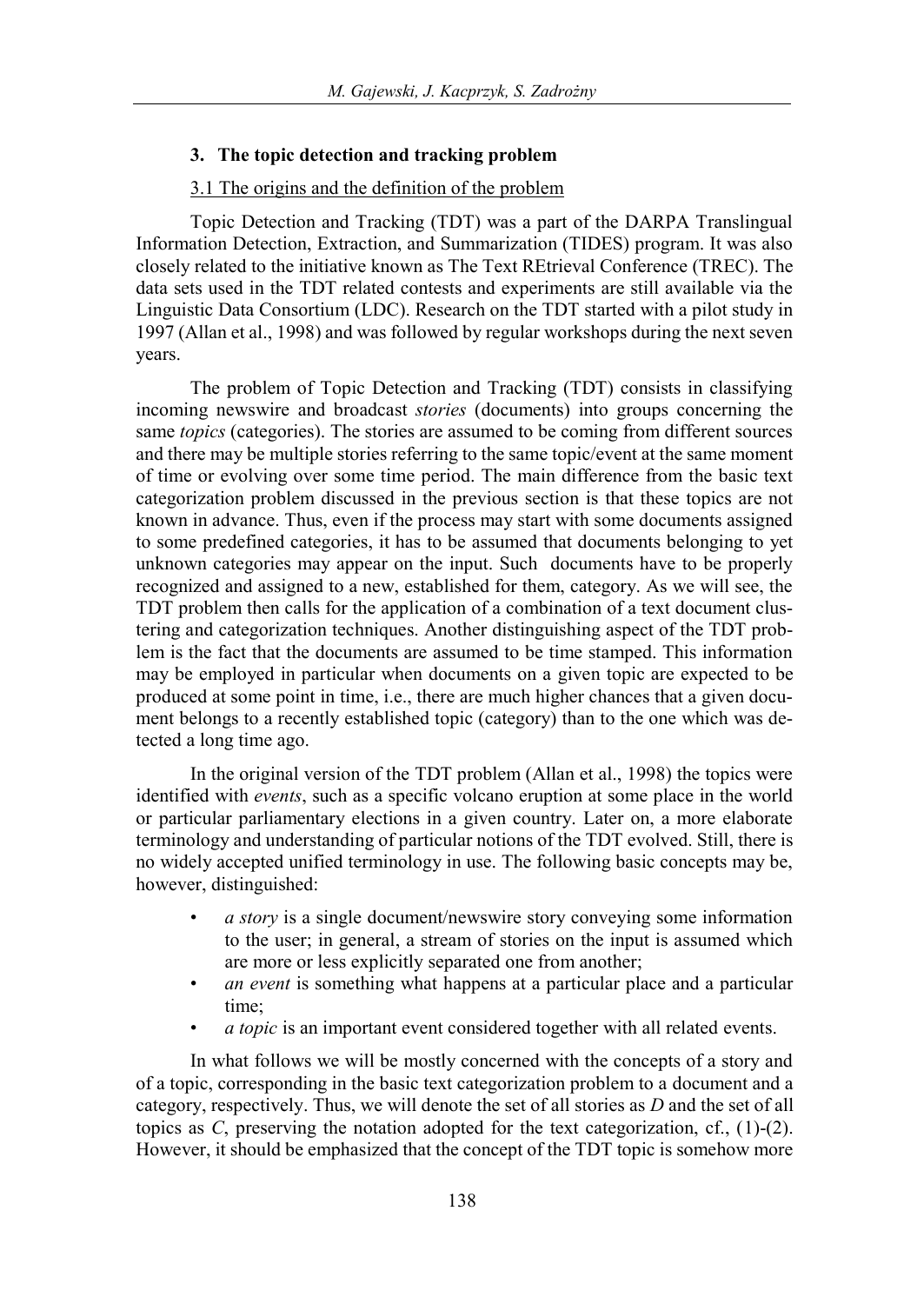specific than the concept of the category considered in the text categorization tasks. We should emphasize here that it is important an event may trigger a new topic. For example, stories on two different earthquakes will be often treated as concerning the same subject (i.e., earthquakes) but from the point of view of the TDT they will be usually seen as separate topics. Moreover, the set of topics *C* is not known in advance here in contrast to the set of categories in the case of text categorization. Thus, the set of topics is more like a set of clusters which has to be yet discovered in the text document clustering problem.

The following subtasks may be recognized in the TDT problem (Allan et al., 1998):

- *segmentation*, i.e., the separation of individual stories from the input stream; often it is assumed that the input stream is a transcription of an audio input and distinguishing particular stories is a non-trivial problem itself; in this paper we will not consider this subtask assuming that the input is a sequence/stream of clearly separated textual documents;
- *topic detection*, i.e., the recognition of all topics appearing in a corpus of stories *D* or, equivalently, the grouping of all stories into an initially unknown set of topics *C*; it may be considered in the off-line version, i.e., when all stories are available before the grouping starts – it is then known as *retrospective topic detection*, or in the on-line version, i.e., when stories are available one after another in the input stream and the grouping has to be carried out incrementally after the analysis of each story; the latter version is much more important for the practical purposes and the former was considered mainly in the beginning of the TDT research;
- *first story detection (FSD),* i.e., the recognition if an incoming story belongs to an already known topic or should initialize a new topic when stories are considered in the on-line mode, one by one; it also known as the *on-line new event detection*; the first story detection task may be seen as a part of the topic detection subtask but is usually distinguished and considered as a separate task; a hierarchical variant of both the topic detection and first story detection is also considered and known as the *hierarchical topic detection* (HDT) (Allan et al., 2003) in which a hierarchy of topics is assumed and particular stories may belong to many topics at different levels of a hierarchy;
- *topic tracking*, i.e., the classification of new stories to earlier discovered topics; in its basic form it assumes that a (small) set,  $D_c \subseteq D$ , of stories belonging to one topic  $c \in C$  is known by the system and the incoming stories are to be judged as belonging to the same topic or not; basically, the stories classified by the system are not taken into account when subsequent incoming stories are classified, i.e., the set  $D_c$  in its original form is used all the time but a variant of the topic tracking problem, known as an *unsupervised adaptive tracking task,* is also considered when stories judged by the system as belonging to  $c$  are then added to  $D_c$  and thus may influence the judgment concerning subsequent stories;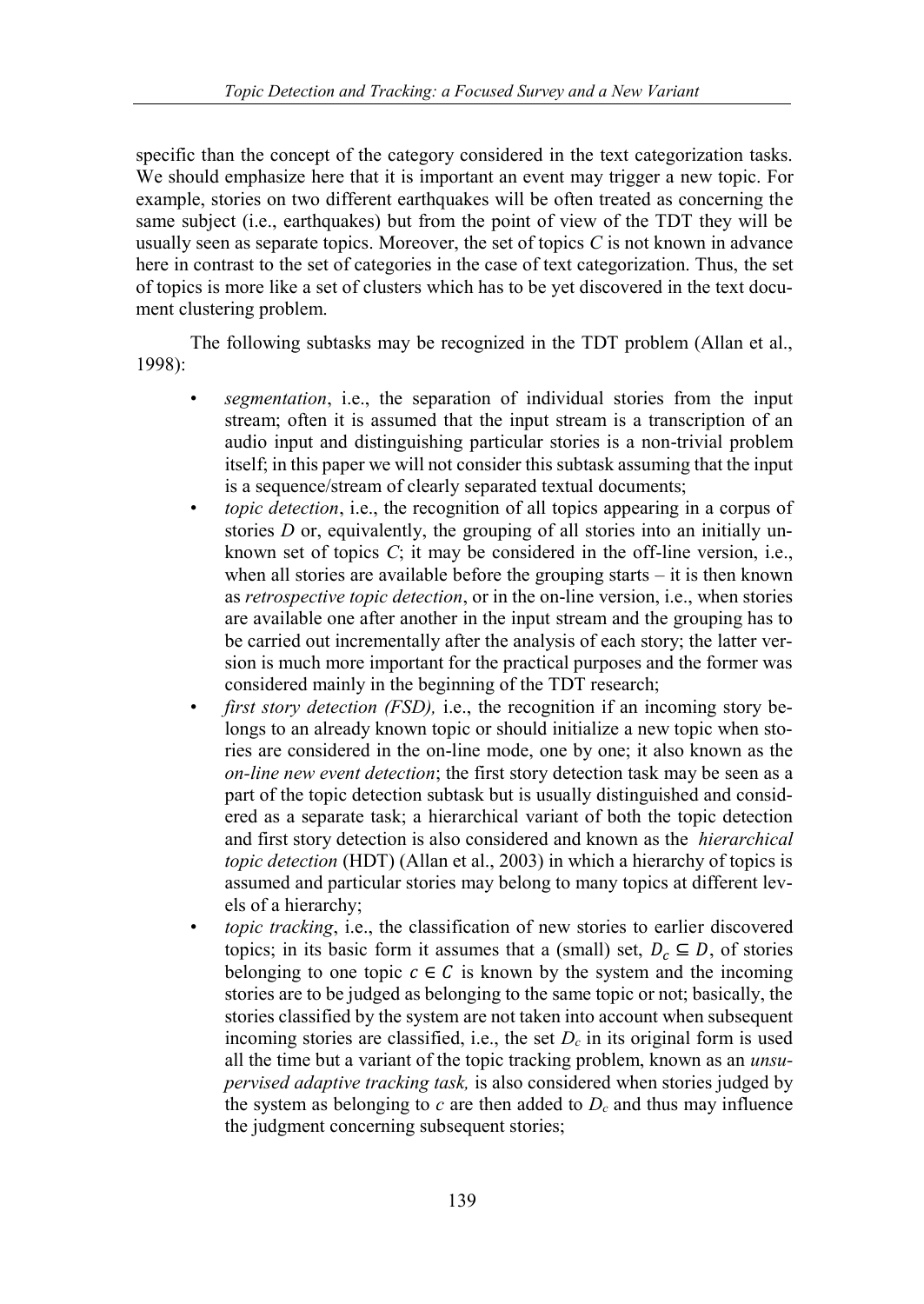*link detection, i.e., the deciding if two given stories belong to the same* topic; this task, although for sure very important as a part of other above mentioned tasks, has not enjoyed a broad interest as a separate task among researchers dealing with the TDT.

The tasks mentioned above are closely related one to another but are considered separately to focus on their specific difficulties and to test the algorithms proposed to solve them using specific evaluation measures.

## 3.2 Methods proposed in the literature

For all of the above mentioned subtasks a number of solutions has been proposed in the literature. Let us briefly remind some of those proposed for the *topic detection*, the *first story detection* and the *topic tracking* problems.

Already during the TDT Pilot Study (Allan et al., 1998) at the end of the 1990s, a set of interesting approaches was developed by such leading research, academic and commercial US institutions as DARPA, Carnegie Mellon University, Dragon Systems, or the University of Massachusetts at Amherst. Those approaches had been improved later on and new ones are still being proposed in the literature. We will now briefly discuss the main techniques proposed so far.

The stories are represented using the standard IR techniques, mostly within the framework of the vector space model. Document processing steps such as the stopword elimination and stemming are usually applied. Some approaches employ more sophisticated representation schemes, going beyond the simple keywords, e.g., via the use of concepts meant as in the *topic modelling*, cf., e.g., (Blei et al., 2003). Also the use of *named entities* is reported as enhancing the effectiveness of implementation of various TDT tasks (Kumaran and Allan, 2005).

The *retrospective topic detection* variant basically boils down to the problem of clustering the whole corpus of documents (stories) given at once. Stories are usually represented using the classic vector space model. Distance/similarity measures used for the clustering purposes may take into account the lexical features of stories (keywords/terms weights) as well as their time stamps. The use of the latter is motivated by the assumption that the longer distance in time between two stories the lower the chance that they concern the same topic (event).

As the stories similarity measure often the cosine of the angle between their vector representations is employed which is among the most popular classic metrics used in various IR applications. As the number of topics (clusters) cannot be preset, then the clustering algorithm have to discover this number automatically. One of possible solutions (Allan et al., 1998) is to cluster stories incrementally in the following simple way. Each existing cluster  $C_k$  is represented by its *centroid*,  $\vec{c_k}$ , and a story *d* to be assigned to a cluster is compared with the centroids of all clusters. If the highest similarity  $sim = \max$  similarity  $(d, \overrightarrow{c_k})$  exceeds a preset threshold value, *thres*, then this story is assigned to the cluster  $C_j$ , where  $j = \arg \max_j sim(d, \vec{c}_j)$ . The centroid of the cluster  $C_i$  is modified accordingly. Otherwise, if  $\sin \leq thres$ , then the story *d* forms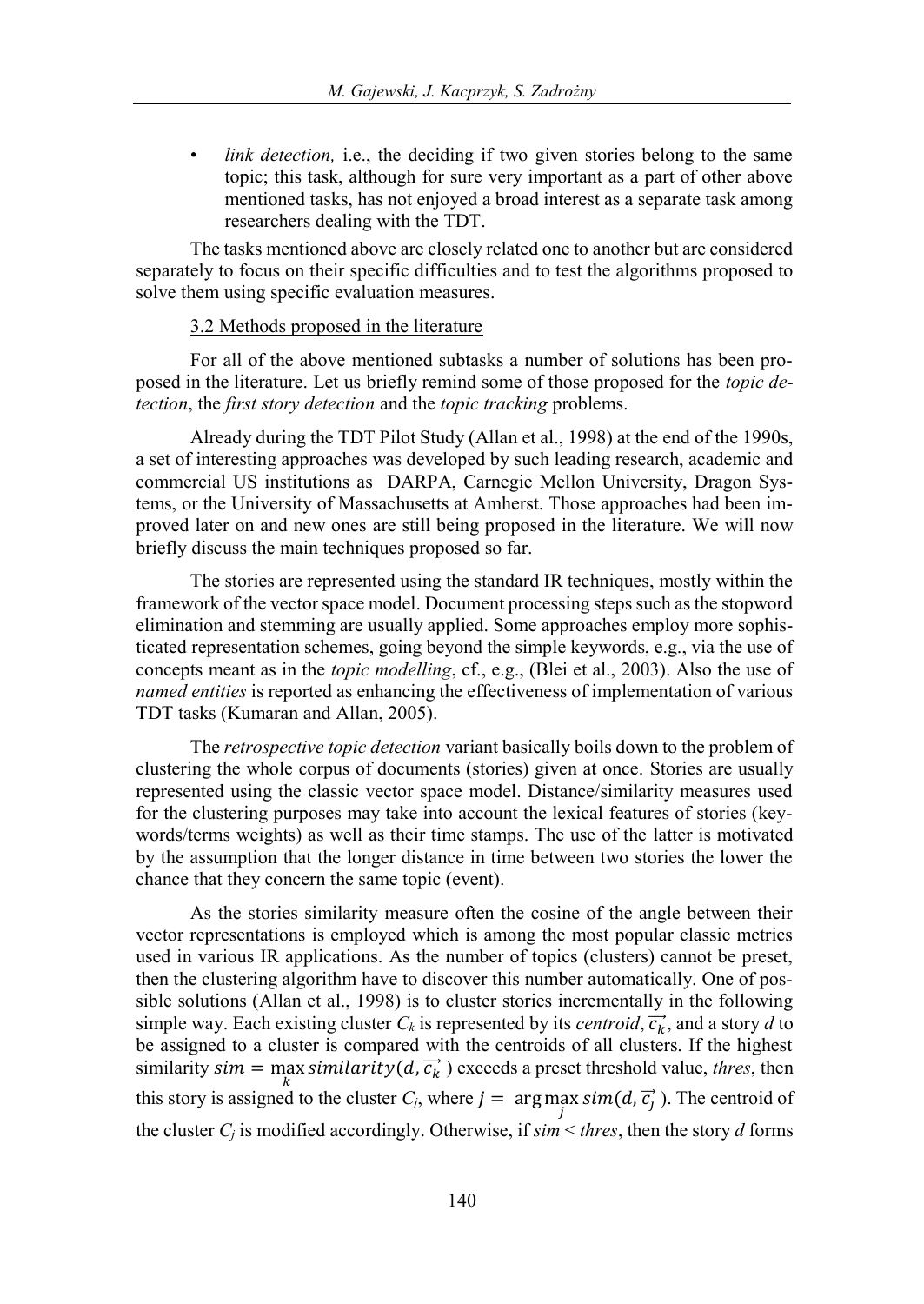a new cluster. The whole clustering procedure starts with an empty list of clusters and the first story on the input forms the first cluster.

Obviously, such a clustering algorithm may be used both in the off-line mode when the whole corpus of stories is available for clustering right from the beginning, as well as in the on-line mode when the stories arrive one by one. In the latter case, this algorithm solves also the problem of the first story detection problem for which some other approaches will be discussed later. A weak point of this algorithm is the need to set the value of the threshold *thres*. This parameter can be tuned experimentally but this may not always work due to the very nature of the problem which assumes that new topics, unknown in advance, are expected to appear all the time during the processing of stories.

In general, the *first story detection* may be seen as a task of the binary classification which requires distinguishing the incoming stories as starting a new topic or not. Often, this binary decision is based on a score computed by the classifier and compared with a threshold which may be tuned in the training process. A simple solution consists in comparing a given story with the window of *k* previous stories and checking its distance to the most similar from among them, possibly taking into account the time difference (i.e., older stories in the window are treated as less similar to a given story, by definition). If this distance exceeds a predefined threshold value, then the story is judged as starting a new topic.

Another idea consists in the monitoring of terms distribution over time and a new topic is recognized in case a sudden change in this distribution is detected for a given story. Still another option is to use the incremental clustering algorithm, as discussed in the previous passage. It may be modified in the following way so as to pay more attention to the recent stories. A limit  $N_C$  is imposed on the number of clusters preserved by the algorithm. Now, if a new cluster is formed when an incoming story is recognized as a first story, and there already exist  $N_C$  clusters, then the oldest cluster is dropped.

The *topic tracking* task is basically very similar to the text categorization problem or, its special case, the so-called *document routing* or *filtering* (Baeza-Yates and Ribeiro-Neto, 2011). Thus, the topic tracking problem may be solved using similar methods. For example, a query may be derived from the set of stories known to belong to the topic under consideration (positive examples) as well as from the stories known not to belong to it (negative examples). Then, such a query is executed against each incoming story and if there is a match, the story is recognized as belonging to the topic. Other popular classification algorithms such as the *k*-NN and decision trees have also been used.

## 3.3 Evaluation measures

The evaluation of solutions proposed to solve the TDT task is based on the classic measures, e.g., for the first story detection the classic confusion matrix based measures of the classification effectiveness are employed while for the retrospective topic detection these are the measures used to evaluate the clustering algorithms in case the ground-truth, i.e., actual partition of the stories set, is known. For convenience,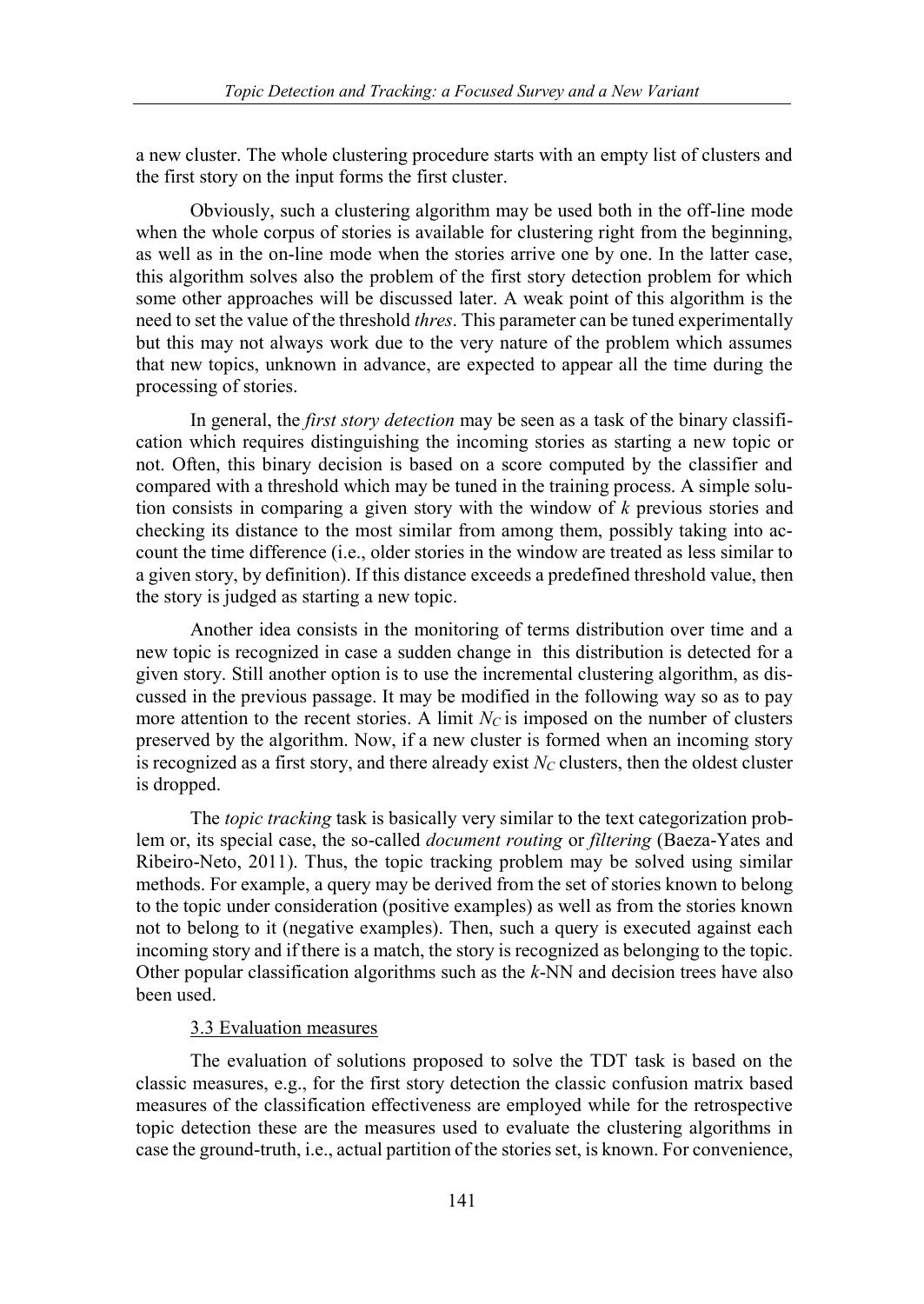the evaluation is carried out for each topic separately, i.e., the training and testing datasets are formed for each topic and the proposed algorithms are evaluated on them independently. It has to be emphasized that the notion of the training dataset is here rather specific as, e.g., in the case of the first story detection task or in the topic tracking task the algorithms are not necessarily trained on these datasets but rather they are just a collection of the background/contrast data used when the stories from a test dataset are classified.

The topic tracking is evaluated assuming that some set of stories  $D_c \subseteq D$  belonging to a topic *c* is given and incoming stories are to be decided as to belong to this topic or not. Some variants emerge depending on whether a story detected by the evaluated system as belonging to the topic is added to the set  $D_c$  or not. Thus, this is a problem of the binary classification and again the confusion matrix based effectiveness measures are applicable for its evaluation.

There were a few data collections prepared for the purposes of the TDT solutions evaluation. The first one (Allan, 1998) comprises 15683 stories from the CNN and Reuters with 25 topics distinguished and manually assigned to the stories. The next one has already gathered 57000 stories with 100 topics distinguished.

#### **4. A novel TDT related text classification problem**

#### 4.1 Problem statement

Recently, we have formulated a new text categorization problem that has been strongly inspired by some relevant practical problems. The original inspiration for this problem is the way the documents have to be handled by public institutions in Poland. Namely, such institutions are required by law to organize their documents, both incoming and produced themselves, into *cases* which in turn belong to some *topics*. Cases may be seen as sequences of documents which concern a specific matter and have been produced as a result of an instance of a business process carried out by given institution. An example of such a process, and a related case, may be a meeting of the advisory council. The first document in such a case may be a decision to organize such a meeting signed by some authorized person, e.g., a chairman of a council or board. A next document may be an official announcement which is distributed among relevant persons and so on, and the last document may be for example minutes of a protocol of the meeting. All these documents have to be organized in one case and this case have to be assigned to a proper topic. The eligible topics are precisely specified in the rules of conduct of the institution and form a hierarchy. In case of the previous example, a high level topic may be named "Advisory Council activities" and its descendant in the hierarchy topic may be exemplified by "Advisory Council meetings". Documents within a case are chronologically ordered according to the date a document has been created or received.

The related categorization problem, referred to as the CCC problem (Category/Case Classification problem) may be thus defined as follows. Let us denote the set of documents as *D* and a set of categories as *C*, as previously. Additionally, let us introduce the following notation for cases (sequences of documents) and their sets: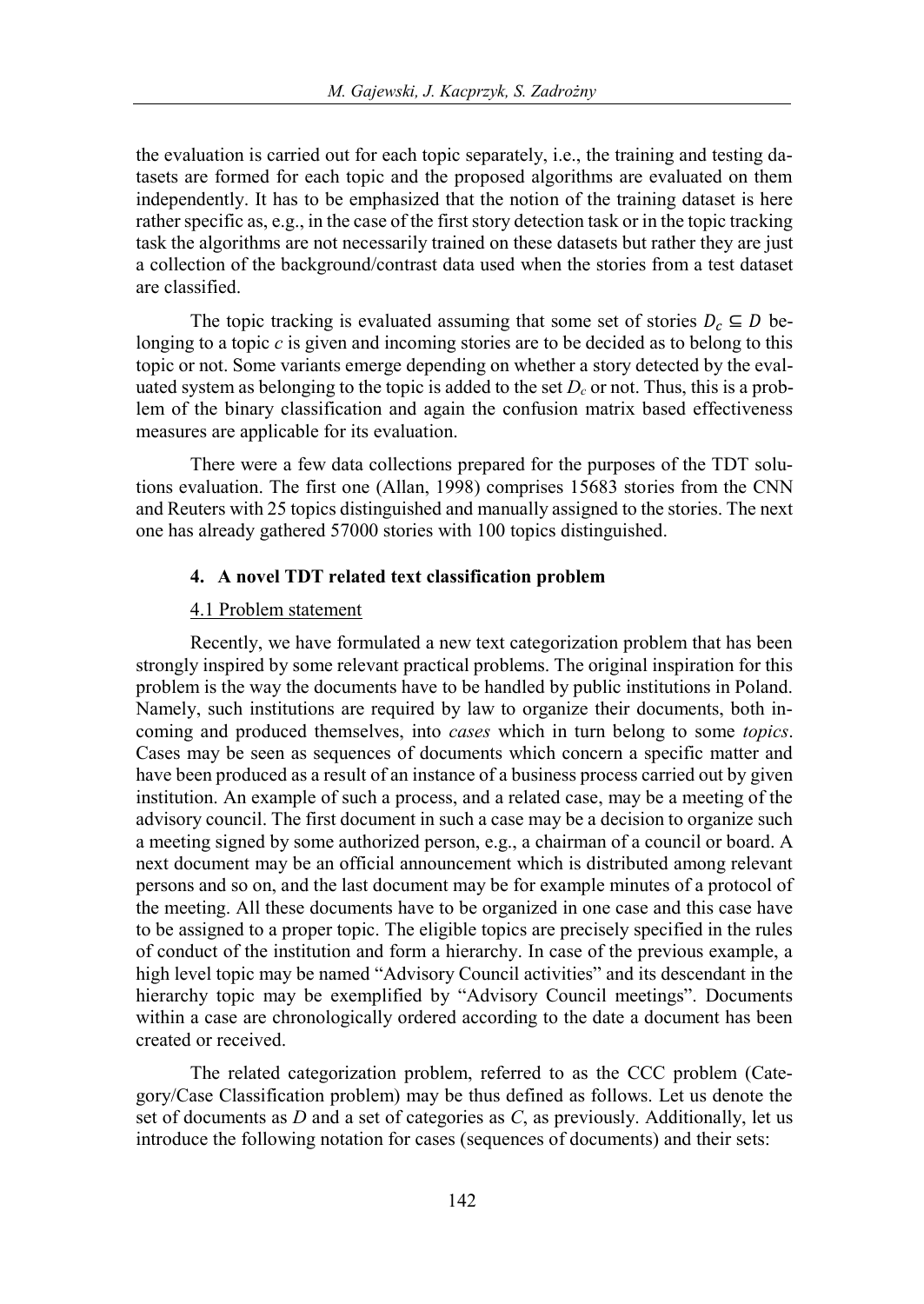- $\sigma_k = \langle d_{k_1}, \cdots d_{k_l} \rangle$  is a *sequence of documents* (*case*),
- $\Sigma = \{\sigma_1, \ldots, \sigma_p\}$  is a set of cases; all documents of a case belong to the same category *c*.

Let us assume that there is a set of cases,  $\Sigma$ , present in the system. Now, a new document *d* arrives and has to be classified to a proper case within a proper category *c<sub>i</sub>*. Such a proper case may be one of the cases already existing in the system,  $\sigma_i \in \Sigma$ , or a new case which has to be established in a proper topic. It is assumed that the classification of a document to a proper category follows the text categorization paradigm. Namely, documents belonging to the same category are thematically and possibly also structurally similar (e.g., protocols of a council meetings etc.). On the other hand, documents belonging to the same case, while also similar in the above sense, are additionally forming a logical sequence and correspond to the subsequent stages of an evolving business process.

Thus, the classification of documents to cases is more in the spirit of the TDT problem. There is a number of similar specific tasks which have to be addressed in case of both the CCC and TDT problems. However, there are still some aspects which are different or which have been so far not considered in the context of the TDT. These include the following.

In the CCC problem an explicit set, or even hierarchy, of categories is assumed and each case (topic) belongs to a category while such a set of categories is not part of the original TDT problem. However, the idea of the hierarchical topic detection and tracking (HTDT) (Allan et al., 2003) is fairly similar to that of the CCC. Thus, the set *C* of categories is in the CCC the same concept as in the text categorization problem (cf. (2)). On the other hand, cases in the CCC correspond to the topics in the TDT.

In both cases the stories are time stamped. This is usually exploited in the TDT only in such a way that, e.g., older documents are considered in the first story detection or topic tracking to a limited extent or are even totally ignored. However, in case of the TDT the evolution of the content of subsequent stories belonging to a given topic is practically not taken into account. This is due to the fact that in the TDT the stories are assumed to be incoming from different sources, possibly multilingual, and thus there may be many stories describing the same aspect and/or the same stage of evolvement of the event laying at the ground of a given topic, e.g., produced by different new agencies. In case of the CCC problem subsequent documents (stories) are produced due to the development of the underlying case (a business process) and thus it may be assumed that they describe subsequent stages of a case which makes it possible to develop algorithms, potentially more effective, exploiting this characteristic of the task. This does not mean that techniques exploiting such an evolution of the stories content within a topic are not conceivable for the TDT problem. By definition, a TDT topic comprises stories on a triggering event and related events, thus the evolution of the content may be observed also here but due to the mentioned possible lack of "linearity" of the content, it is more difficult to be exploited.

There are other subtle differences between both problems. For example, in case of the first story detection task (FSD), in the CCC we assume that the system actually sees whole cases, i.e., when the system is "turned on" the ongoing cases are properly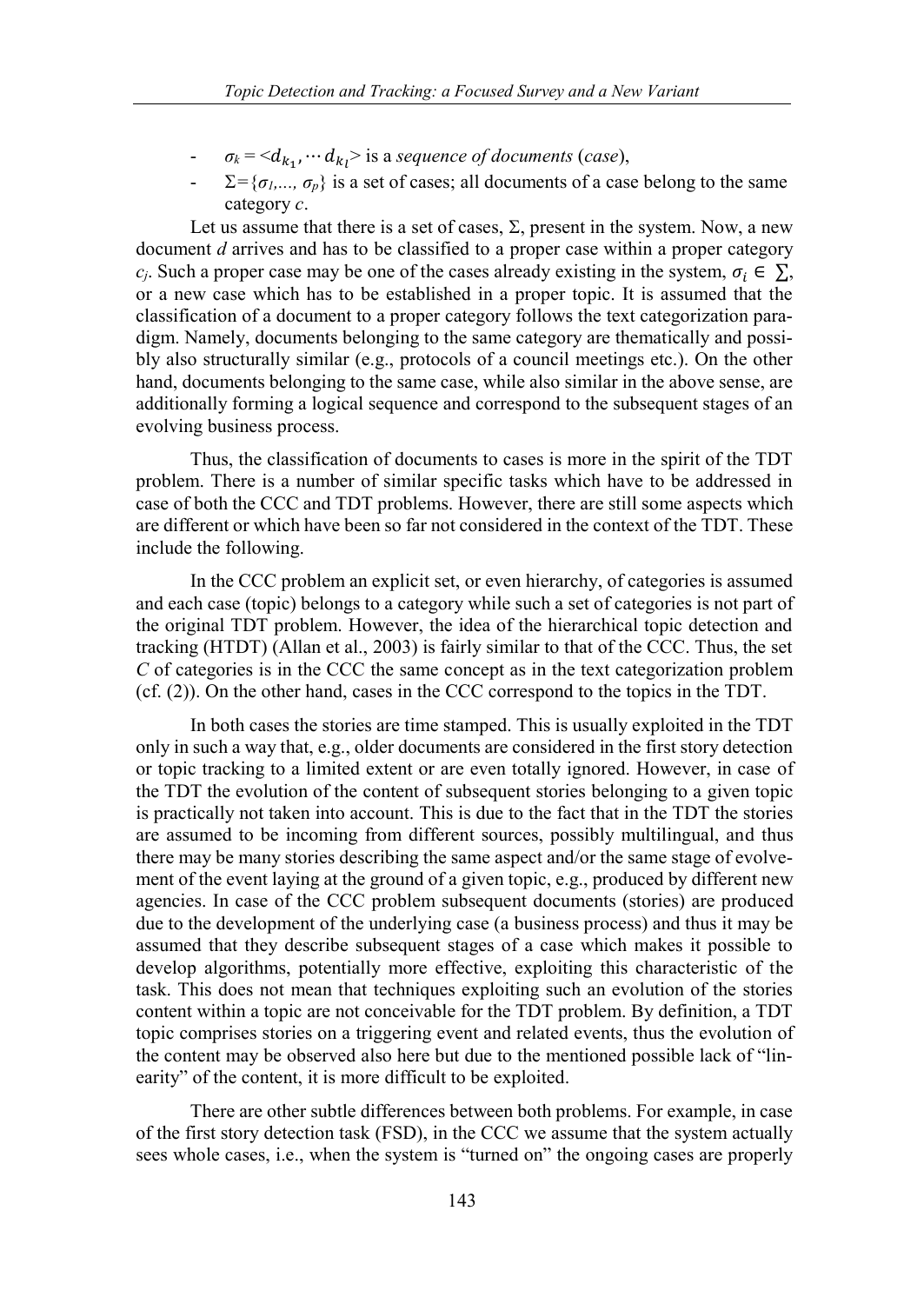represented by the sequences of documents and when a new case starts then the system will see its first document on its input. This makes it possible to look for some characteristics of first documents of cases belonging to particular categories what may help to solve the FSD task. On the other hand, for the TDT it is assumed that the system may be "turned on" somehow "in the middle" of some topics evolution and first stories concerning these topics which are visible to the system may be far from the actual first stories (Allan, 2002).

## 4.2 Proposed solutions

In (Zadrożny et al., 2013) we formally introduced the novel CCC problem and proposed two approaches to solve it. We will now briefly recall the idea of these approaches which basically belong to the realm of the supervised learning. The training data set comprises a collection of documents *D*, arranged in a number of cases,  $\Sigma$ . In the testing phase another similar data set is used but some of the cases are divided into two parts. The first part is preserved as an on-going case while the documents of the second part are used, preserving their order, as documents to be classified. The evaluation measure employed is the percentage of documents assigned to a proper case.

Both proposed approaches are focused on a direct assignment of a document to a case. Their underlying idea is to learn the logic governing the sequence of documents forming a case. It is assumed that this logic is different for different categories and has to be learnt separately.

The documents are represented as vectors over a space of features which may be keywords (terms) from a set  $T, T = \{t_1, ..., t_m\}$ , following the classical vector space model (Baeza-Yates and Ribeiro-Neto, 2011), or *topics* identified using the Latent Dirichlet Allocation modelling (Blei et al., 2003) or any other entities used in various approaches to the modelling of documents within the information retrieval realm which basically follow a similar philosophy.

The first approach employs the popular technique to the modelling of sequences, namely the Hidden Markov Model (HMM) (Rabiner, 1989). We want to model the succession of documents in a case that is specific for particular categories. The hidden states of an HMM may be identified with the stages of a business process underlying the category of cases under consideration. For example, the following stages may be recognized in the cases related to advisory council meetings: decision, announcement, list of attendance, minutes etc. Of course, such stages do not have to be identified explicitly as the hidden states are identified in the data driven process of an HMM learning. The order of the stages of a business process is in general not deterministic and some stages may be repeated several times – all these aspects are addressed by the probabilistic nature of the HMM.

Formally, an HMM is defined by specifying the following elements: *the number of hidden states L,* the set of the hidden states may be thus denoted as  $S = \{S_I, \}$  $S_2, \ldots, S_L$  and a state in a time moment *t* will be denoted as  $q_i$ ; *observations* generated by an HMM in subsequent states, corresponding here to the representation of the whole documents *d* forming a case or to individual keywords/terms present in the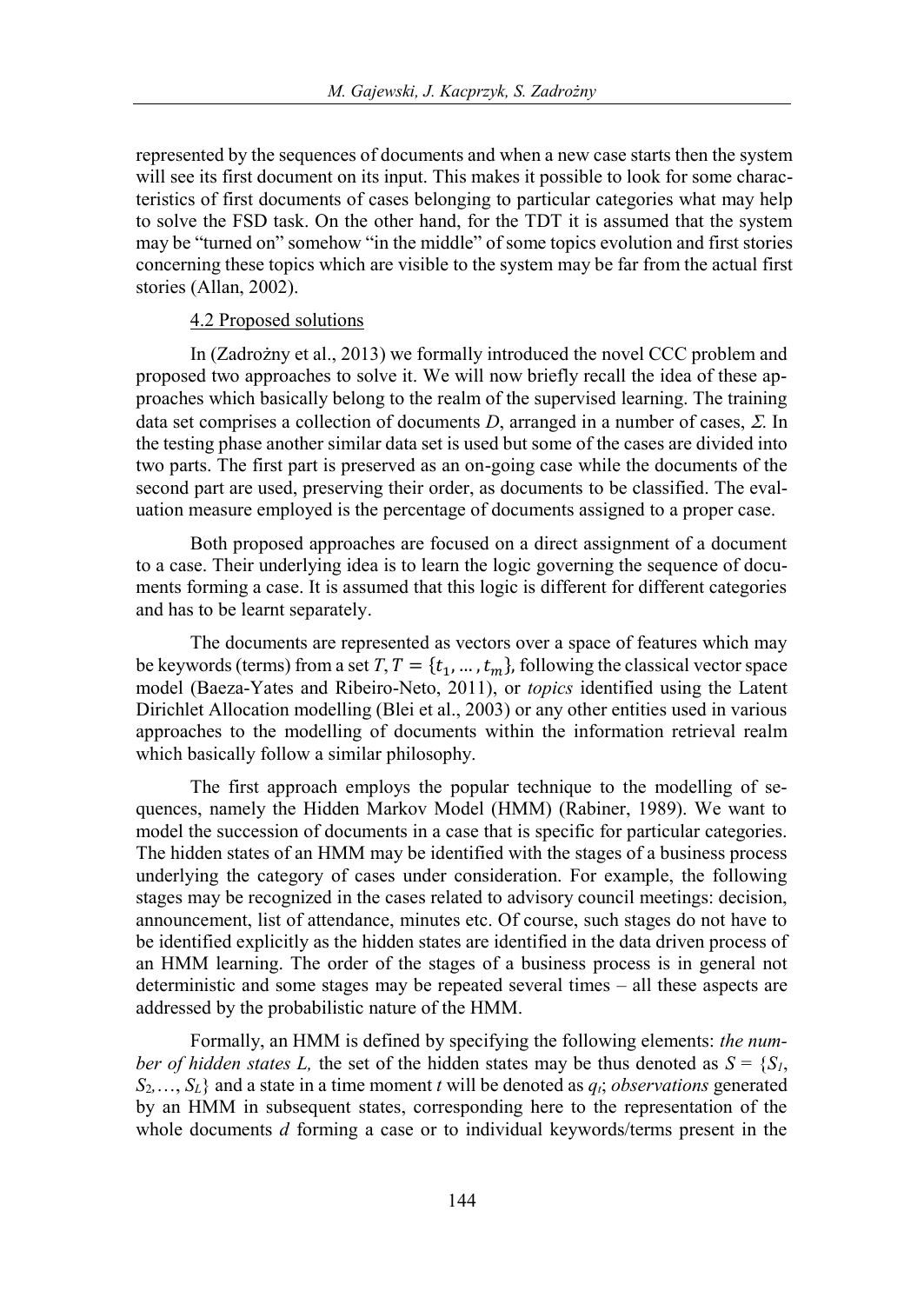representation of these documents; *a state transition matrix*  $A = [a_{ij}]$  defining the probability of transition from one state to another,  $a_{ii} = P(q_{t+1} = S_i | q_t = S_i)$ ,  $1 \le i, j \le L$ , *observation probability distributions*  $b_j$  defined for each state *j* in an appropriate space; an *initial probability distribution* in the space of states,  $\pi = [\pi_1, \pi_2, ..., \pi_L]$ where  $\pi_i = P(q_1 = S_i)$ ,  $1 \leq j \leq L$ .

A separate HMM, denoted as  $\lambda_c$ , is assumed for each category  $c \in \mathcal{C}$ , and is trained using a collection of complete cases belonging to this category. The number of states *L* is set for each HMM based on some experimentation and taking possibly into account the average length of cases belonging to a given category.

A new incoming document *d* to be classified is matched against each case present in the system,  $\sigma = \langle d_1, d_2, ..., d_p \rangle$ . For this purpose, a matching degree  $md(\sigma,d)$ of the document *d* against the case  $\sigma$  is computed as the conditional probability that the HMM  $\lambda_c$ , trained for the category *c* to which the case  $\sigma$  belongs, *will* generate the sequence of documents currently forming the case  $\sigma$  extended with the document *d*:

$$
md(\sigma,d) = P(d_1, d_2,..., d_p, d \mid d_1, d_2,..., d_p, \lambda_c) = \frac{P(d_1, d_2,..., d_p, d \mid \lambda_c)}{P(d_1, d_2,..., d_p \mid \lambda_c)}
$$
(5)

In order to cover also the situation that the document *d* should start a new case, an "empty" case, comprising no documents, is also assumed to be always present in each category.

Then (5) takes the following form:

$$
P_o(d \mid \lambda_c) = \sum_{j=1}^{L} \pi_j b_j(d)
$$
 (6)

The document *d* is assigned to such a case  $\sigma^*$  that:

$$
\sigma^* = \arg\max md(\sigma, d)
$$
 (7)

The second approach to solving the CCC problem employs the *sequence mining* (Agrawal and Srikant, 1995; Zaki*,* 2001) to reveal the logic behind the succession of documents in cases of a category. Let us denote the set of keywords/terms used to index/represent the documents as *T*. Documents  $d_i \in D$  are represented as sets of keywords,  $d_i \subseteq T$ , and our aim is to characterize cases of a particular category with sequences of groups of keywords appearing frequently is subsequent documents. More formally, let  $f_i \subseteq T$  be a set of keywords and let  $F = \langle f_1, f_2, ..., f_r \rangle$  be a sequence of sets of keywords. The sequence *F* will be said to appear in a case  $\sigma =$  $d_1, d_2, ..., d_s$  > if there exists such a subsequence of documents of  $\sigma$ , denoted  $\sigma_r$  = <  $d_{i_1}, d_{i_2}, ..., d_{i_r} >$ , that  $i_k < i_l$  and  $f_j \subseteq d_{i_j}$  (a document is represented as a set of keywords, as mentioned earlier). A sequence of sets of keywords *F* is said to be *frequent* in a given set of cases  $\Sigma$  if it appears in the number of cases which exceeds a certain threshold value.

σ

An algorithm such as SPADE (Zaki, 2001) makes it possible to find all frequent sequences of sets of keywords for a given set of cases. Based on the frequent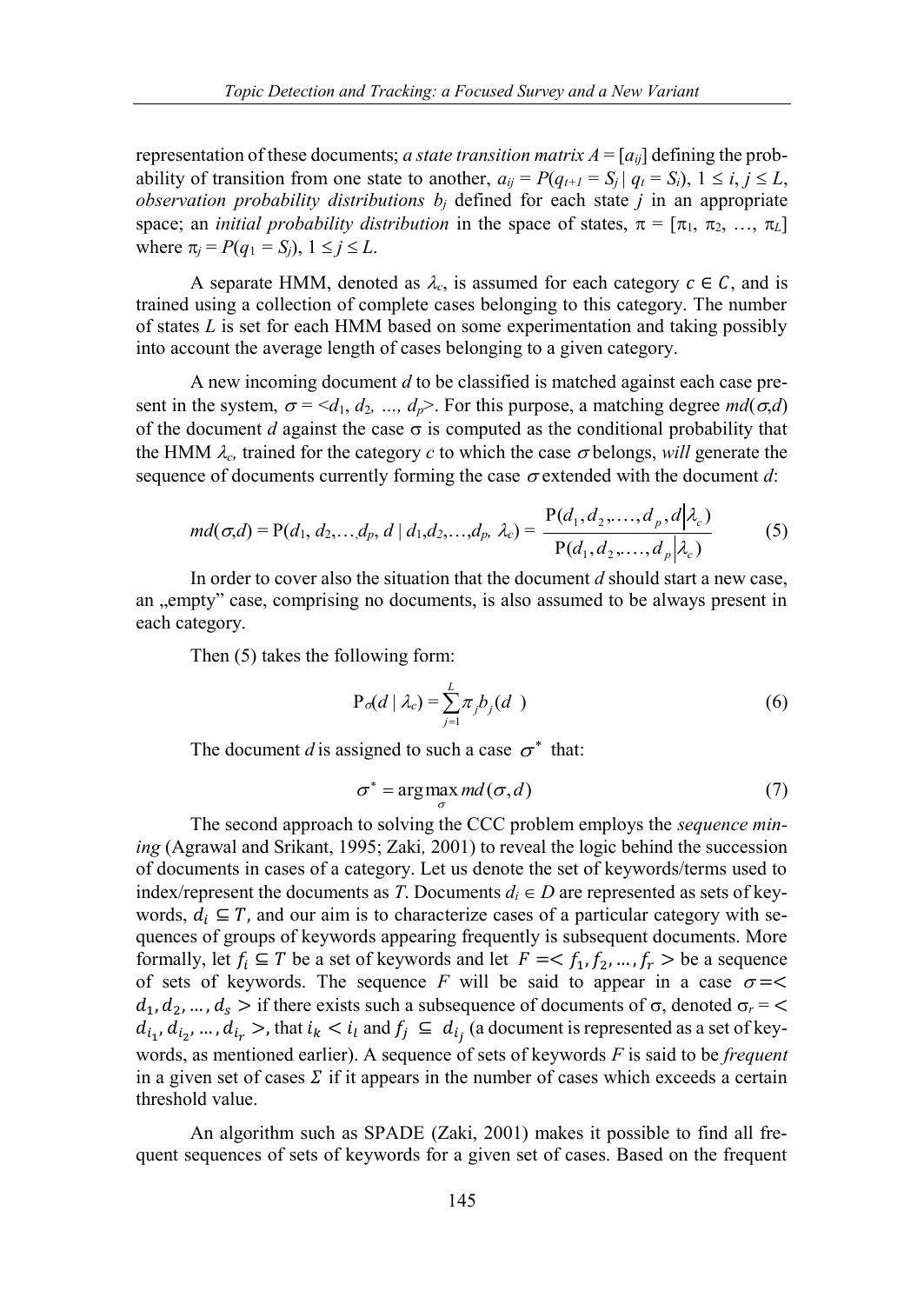sequences, it is possible to define *rules* which describe dependencies between the occurrence of particular sets of keywords. In particular the following rules are of interest:

if  $F = \langle f_1, f_2, ..., f_r \rangle$  is frequent then  $G = \langle f_1, f_2, ..., f_r, g_{r+1} \rangle$  is frequent (8)

Thus, the approach to the CCC problem based on sequence mining works as follows. The sets of cases, for each category separately, are mined and the rules such as (8) are derived. A new incoming document d is matched against each case  $\sigma$  in the following way. Each rule (8) derived for a category  $c$  to which the case  $\sigma$  belongs and the left hand side  $F$  of which appears in  $\sigma$  is considered. Among them the rules with  $g_{r+1}$  (cf. (8)) being a subset of the document *d* are counted. The document *d* is classified to the case for which the number of rules counted in the previous step is the highest provided that this number is higher than a certain predefined threshold value. If this threshold value is not exceeded for any case then the document  $d$  starts a new case in the category which is selected using a standard text categorization algorithm.

For a more detailed description of both approaches and some experimental results the reader is referred to (Zadrożny et al., 2013).

# **5. Conclusions**

We have discussed a new text classification problem which shares its main characteristic features with both the classical text categorization problem and the topic tracking and detection problem. We have reminded the essence of these two latter already classic areas of information retrieval and confronted with them our new problem formulation. Its main original aspect is the focus on the modelling of the succession of documents grouped into what is known as a topic in the TDT. The future research concentrates on developing new more efficient and effective algorithms than those considered so far.

#### **6. Acknowledgment**

This work is supported by the National Science Centre (contract no. UMO-2011/01/B/ST6/06908).

### **References**

- Agrawal R., Srikant R. (1995) Mining Sequential Patterns. *Proceedings of the 11th International Conference on Data Engineering (ICDE), Taipei, Taiwan, March 1995*, 3-14.
- Allan J. (2002) Introduction to Topic Detection and Tracking. Event-based Information Organization. In: Allan J. (ed.): *Topic Detection and Tracking*, Springer, 1-16.
- Allan J., Carbonell J., Doddington G., Yamron J.P., Yang Y. (1998) Topic Detection and Tracking Pilot Study: Final Report. *Proceedings of the DARPA Broadcast News Transcription and Understanding Workshop*, February 8-11, 1998 (http://www.itl.nist.gov/ iad/mig//publications/proceedings/darpa98/pdf/tdt2040.pdf)
- Allan J., Feng A., Bolivar A. (2003) Flexible intrinsic evaluation of hierarchical clustering for TDT. *Proceedings of the 2003 ACM CIKM International Conference on Information and Knowledge Management (CIKM 2003)*, ACM, 263-270.